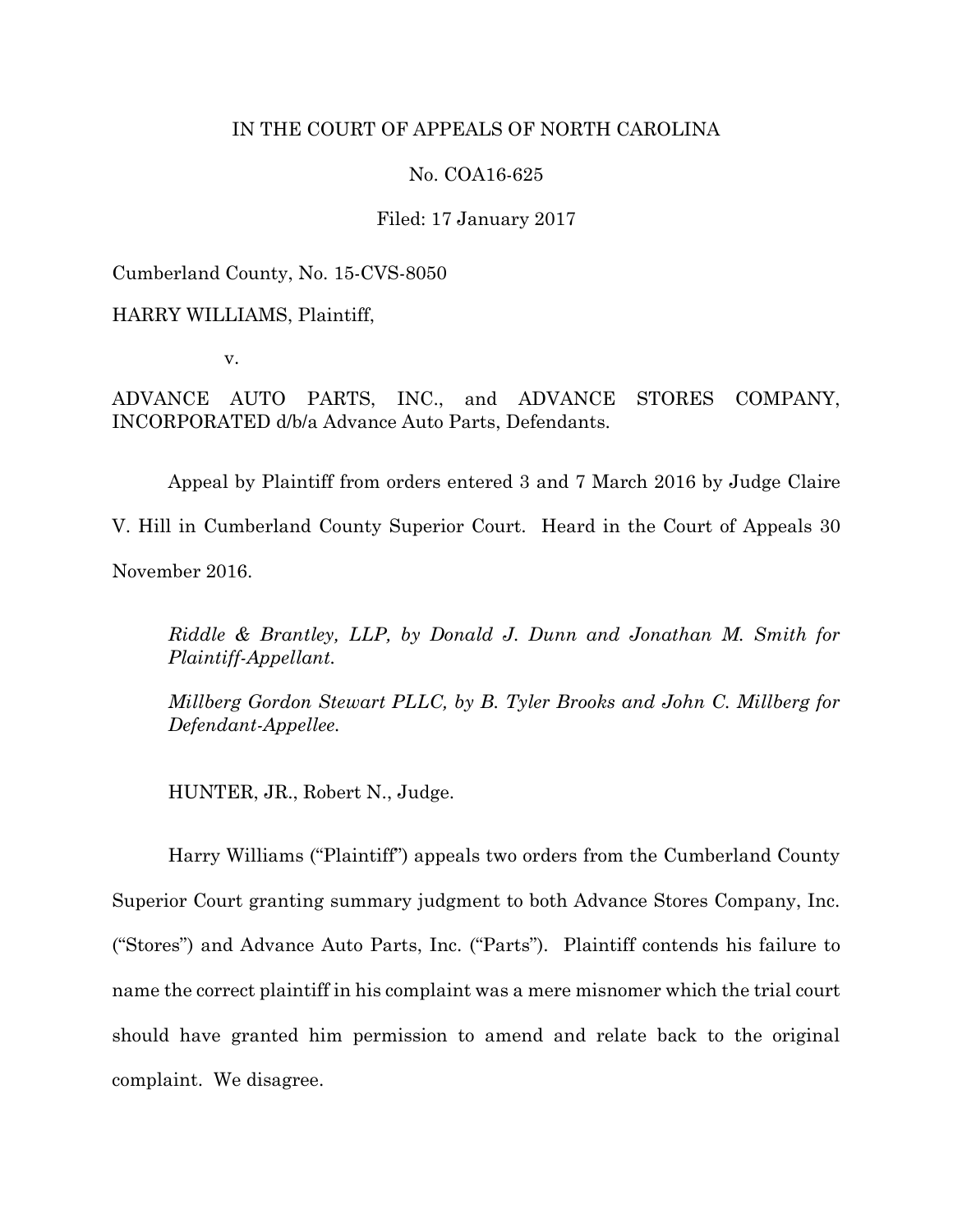*Opinion of the Court*

# **I. Facts and Background**

On 30 October 2012, Plaintiff tripped and fell, injuring himself inside an Advance Auto Parts retail store in Fayetteville, North Carolina. After the incident, Plaintiff submitted a claim for his injuries to a third party administrator, Sedgwick CMS ("Sedgwick"), who administered the liability policy for the store. In a 25 November 2012 letter ("Sedgwick letter"), Sedgwick named the insured as "Advance Auto." Sedgwick subsequently advised Plaintiff it was "the Third Party claims Administrator (TPA) for Advance Auto Parts" and denied Plaintiff's claim for failure to "find negligence on the part of Advance Auto Parts for this loss."

On 26 October 2015, Plaintiff filed a complaint in Cumberland County Superior Court naming the defendant as "Advance Auto Parts, Inc." Plaintiff directed a civil summons to Parts the same day. On 21 December 2015, Plaintiff filed a notice of amendment to complaint, adding "Advance Stores Company, Incorporated" as a named defendant. Plaintiff also directed a civil summons to both Parts and Stores and filed his amended complaint on 21 December 2015.

On 30 December 2015, Parts filed its answer to the original complaint, seeking dismissal pursuant to Rule 12(b)(6) of the North Carolina Rules of Civil Procedure for failure to state a claim. In the alternative, Parts asked for summary judgment pursuant to Rule 56 on the grounds it did not "own, lease, operate, control, or maintain the premises identified in the plaintiff's complaint." The same day, Parts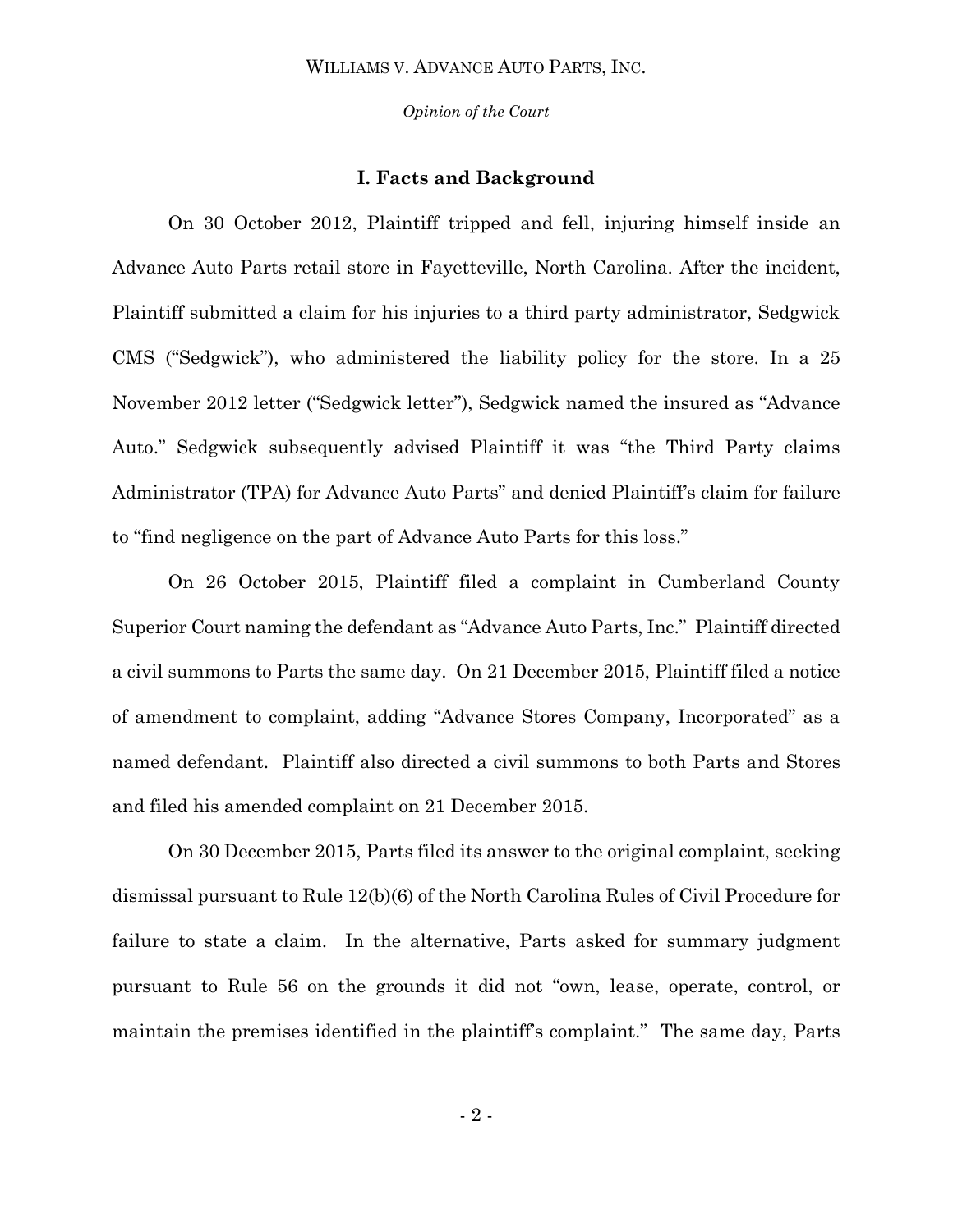### *Opinion of the Court*

filed a separate motion for summary judgment, arguing it had no duty to Plaintiff because it did not own the store in question. Parts further argued the statute of limitations had expired on Plaintiff's claim, and any amendment could not be held to relate back to the original complaint under Rule 15(c) of the North Carolina Rules of Civil Procedure.

Parts attached as an exhibit the affidavit of Pamela R. Webster ("Ms. Webster") the senior claims manager for Parts. Ms. Webster stated Parts is a holding company organized under Delaware law with a principle place of business in Virginia. Stores is a wholly owned subsidiary of Parts, organized under Virginia law and with a principal place of business in Virginia. Ms. Webster stated Stores, not Parts, is the owner and operator of the Advance Auto Parts store where Plaintiff was injured.

On 3 February 2016, Parts filed its answer to the amended complaint, seeking dismissal for failure to state a claim and requesting summary judgment in its favor in the alternative, arguing it did not own the premises identified in Plaintiff's complaint. Parts attached no affidavits or exhibits to its answer.

On 3 February 2016, Stores filed its answer to the amended complaint and moved to dismiss, arguing Stores and Parts were separate legal entities, the statute of limitations had expired, and Plaintiff sought to "impermissibly add a new defendant to the case after the expiration of the statute of limitations." Stores attached no affidavits or exhibits to its answer.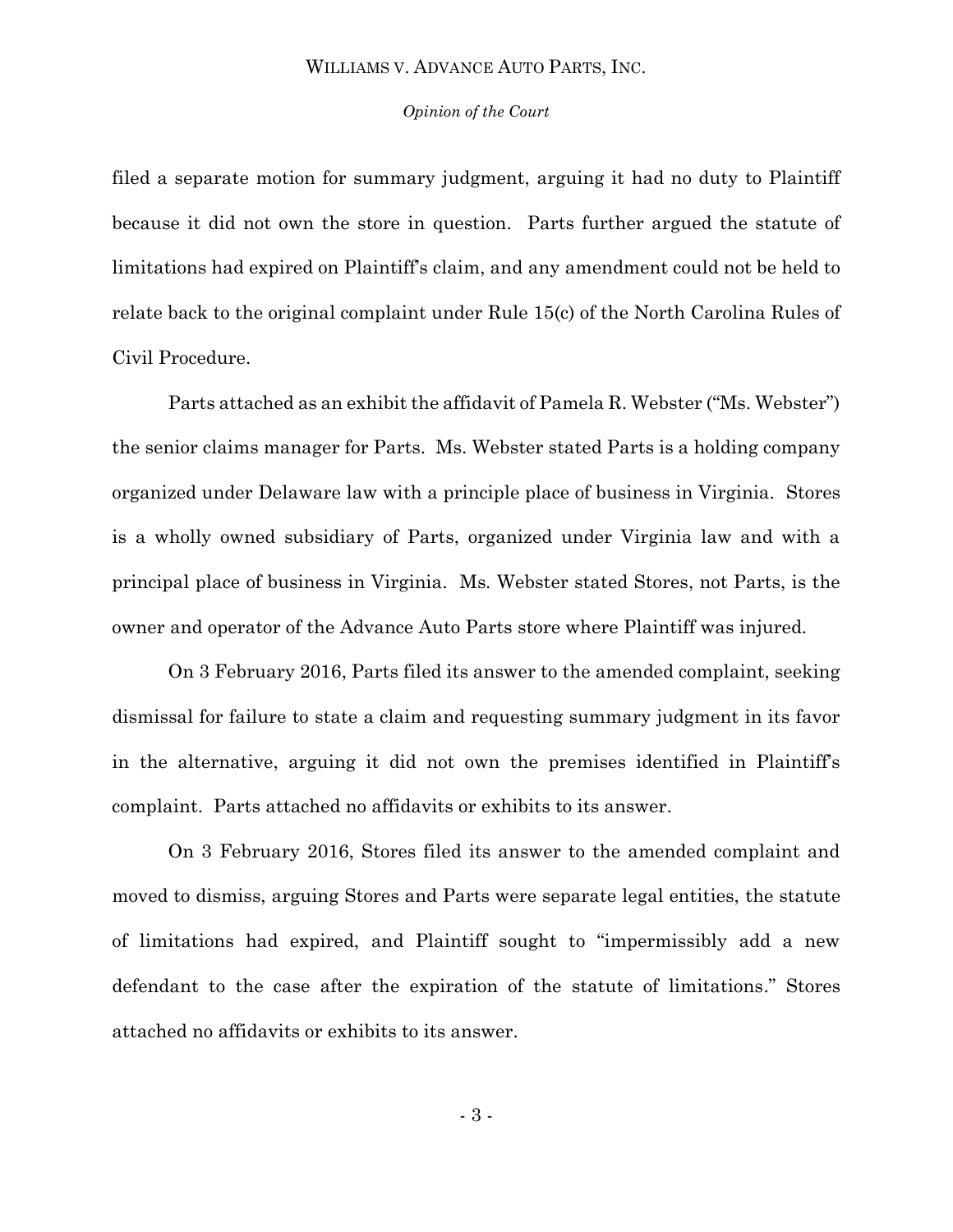### *Opinion of the Court*

On 24 February 2016, Plaintiff filed a memorandum of law in opposition to Parts' motion for summary judgment. Along with its memorandum, Plaintiff submitted an affidavit from Plaintiff's counsel and two exhibits to the affidavit. The affidavit described counsel's attempts to locate the correct defendant, noting counsel's paralegal used the Sedgwick letter as a basis for searching the North Carolina Secretary of State's corporate registry for the name "Advance Auto." The paralegal confirmed the choice of Advance Auto Parts Inc. as the proper defendant by searching Google for "Advance Auto" and inspecting Advance Auto Parts' website. The Sedgwick letter and a printout showing "Advance Auto Parts, Inc." as one of the results for a search for "Advance Auto" on the Secretary of State's website were appended as exhibits to the affidavit.

Stores filed its memorandum of law in support of its motion to dismiss the amended complaint on 26 February 2016. Stores included several exhibits with its memorandum, including Ms. Webster's affidavit and a deed from the Cumberland County Register of Deeds for the store where Plaintiff was allegedly injured, showing the store was owned by Stores. Stores also presented the court with Parts' application for a North Carolina certificate of authority showing Parts is a Delaware corporation.

On 26 February 2016, Parts submitted its memorandum of law supporting its motion for summary judgment on the original complaint. Parts appended Ms.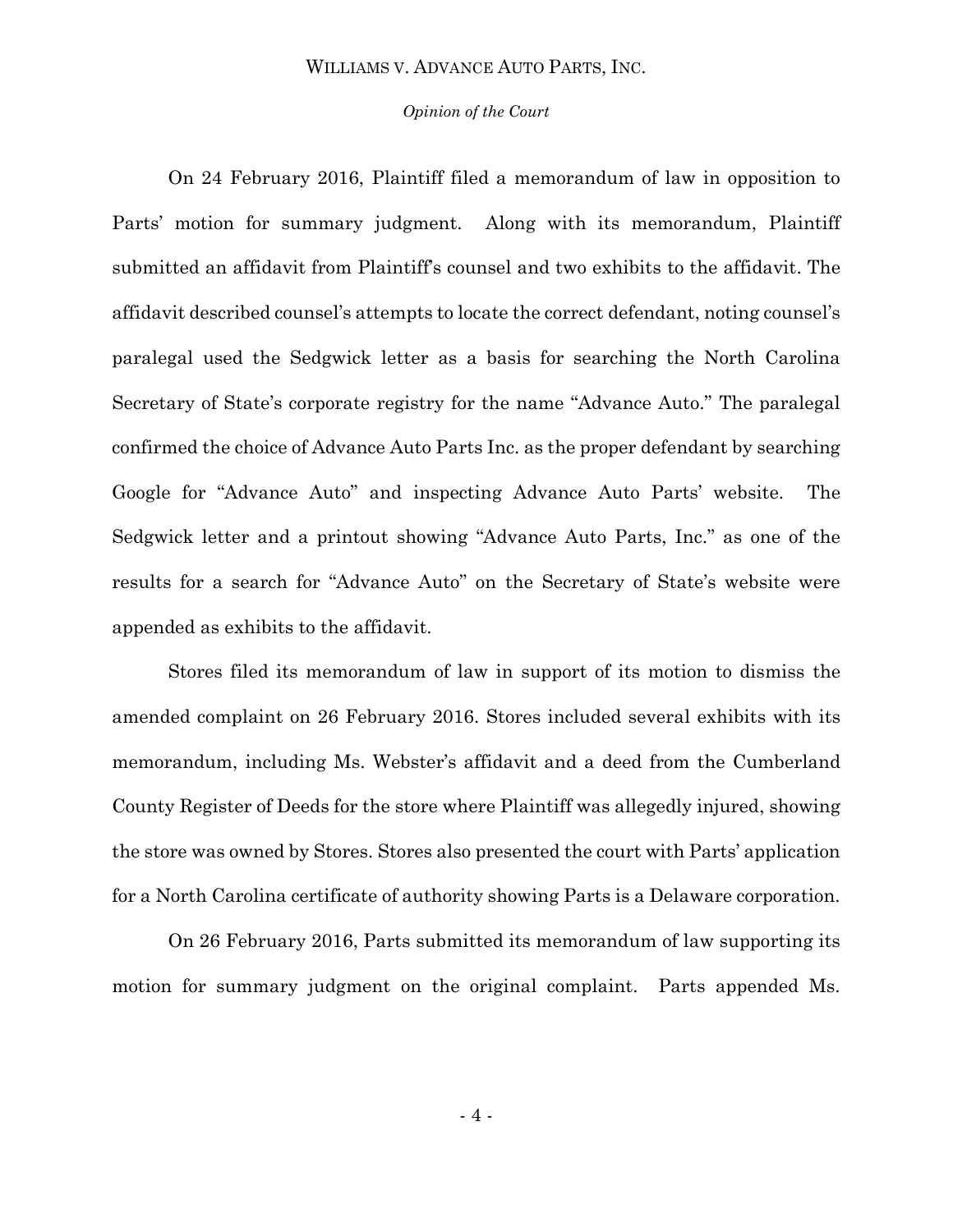*Opinion of the Court*

Webster's affidavit, the copy of the store's deed, and its application for certificate of authority as exhibits.

On 3 March 2016, the trial court issued an order granting summary judgment to Stores on the amended complaint. Based on the deed from the Cumberland County Register of Deeds, the court found Stores, not Parts, "is the corporate entity that operates and controls the Advance Auto Parts retail store where the plaintiff's alleged fall occurred." The court further found the statute of limitations on plaintiff's claim expired on 30 October 2015.

As to the amendment, the court found Plaintiff amended his complaint after the statute of limitations expired, seeking to "add Advance Stores Company, Inc. as a defendant." The court found Rule 15(c) did not allow relation back to add a party to an existing claim, except as to correct a "misnomer or mistake in the party's name." It further held:

> The evidence in this case establishes that the plaintiff filed his original complaint against Advance Auto Parts, Inc. The statute of limitations for plaintiff's claim expired on 30 October 2015. Approximately seven weeks after the expiration of the statute of limitations, plaintiff amended the complaint to name a different corporate entity, Advance Stores Company, Inc. The amendment to add Advance Stores Company, Inc., sought to bring in a new defendant to the case and was not the mere correction of a misnomer or a mistake in the name of the originally named defendant. Accordingly, because the plaintiff's amended complaint was filed after the expiration of the statute of limitations and the amendment sought to add a new defendant, it cannot relate back as a matter of law to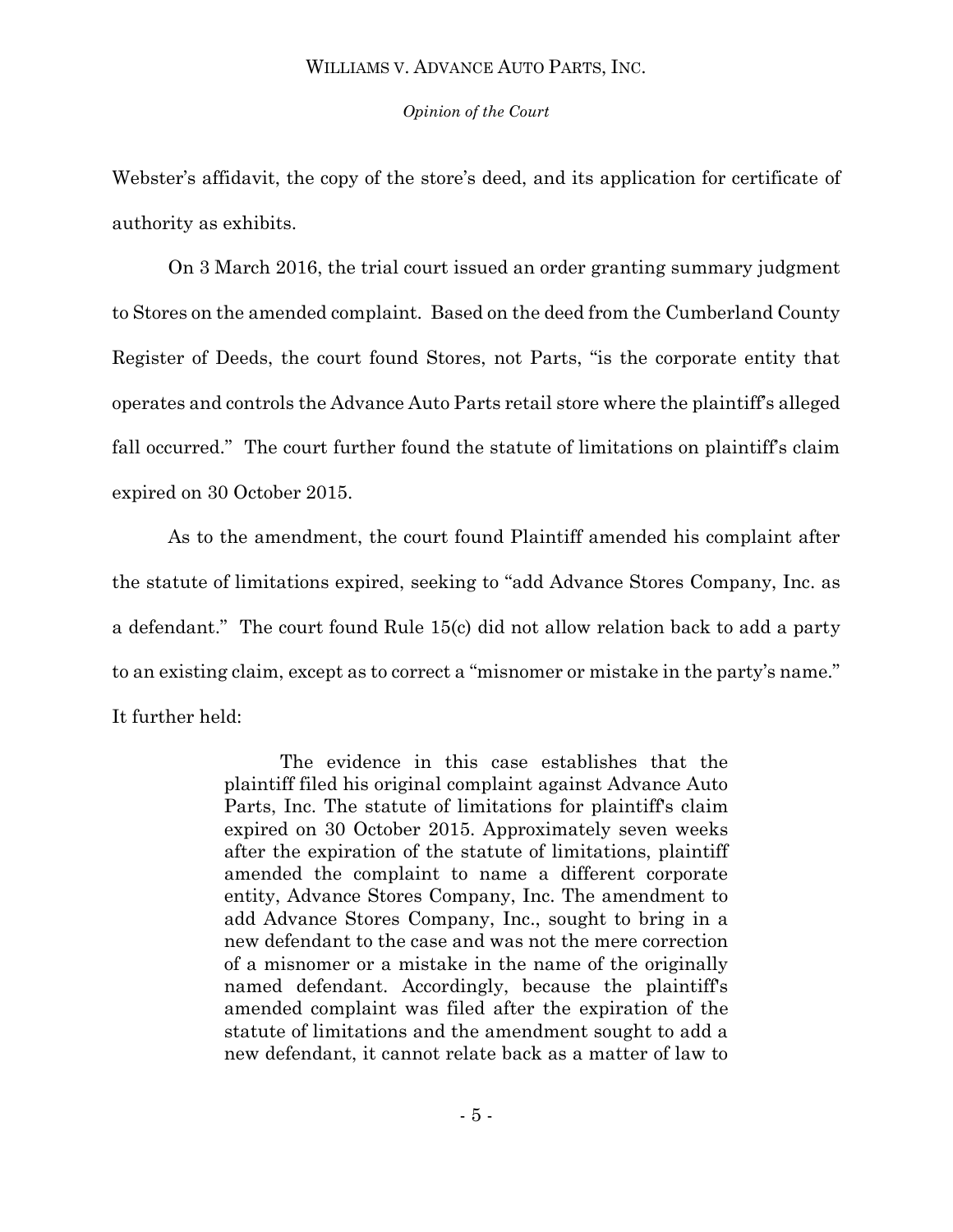### *Opinion of the Court*

the original date of filing under Rule 15.

The court also found Plaintiff failed to prove equitable estoppel, holding the Sedgwick letter was not evidence Sedgwick "misled or misrepresented to the plaintiff that [its] insured was the corporation Advance Auto Parts, Inc." As a result, the trial court held there was "no genuine issue of material fact that plaintiff amended his complaint to name a new defendant after the statute of limitations expired," and granted summary judgment to Stores.

On 7 March 2016, the trial court issued an order granting summary judgment to Parts on the original complaint. The court found Stores was a subsidiary of Parts and that Stores was the legal owner of the store where Plaintiff fell. It further found Plaintiff provided no evidence to support "any contention that Advance Auto Parts Inc., exercises the degree of control over Advance Stores Company, Inc." necessary to pierce the corporate veil. As such, the court held Parts was "improperly named . . . as a defendant in this case." Because Parts owed no legal duty with regard to a premises it did not own, the trial court held there was no genuine issue of material fact to justify disregarding the corporate form and granted summary judgment to Parts.

Plaintiff entered notice of appeal to both the 3 March 2016 and 7 March 2016 orders on 20 March 2016.

# **II. Jurisdiction**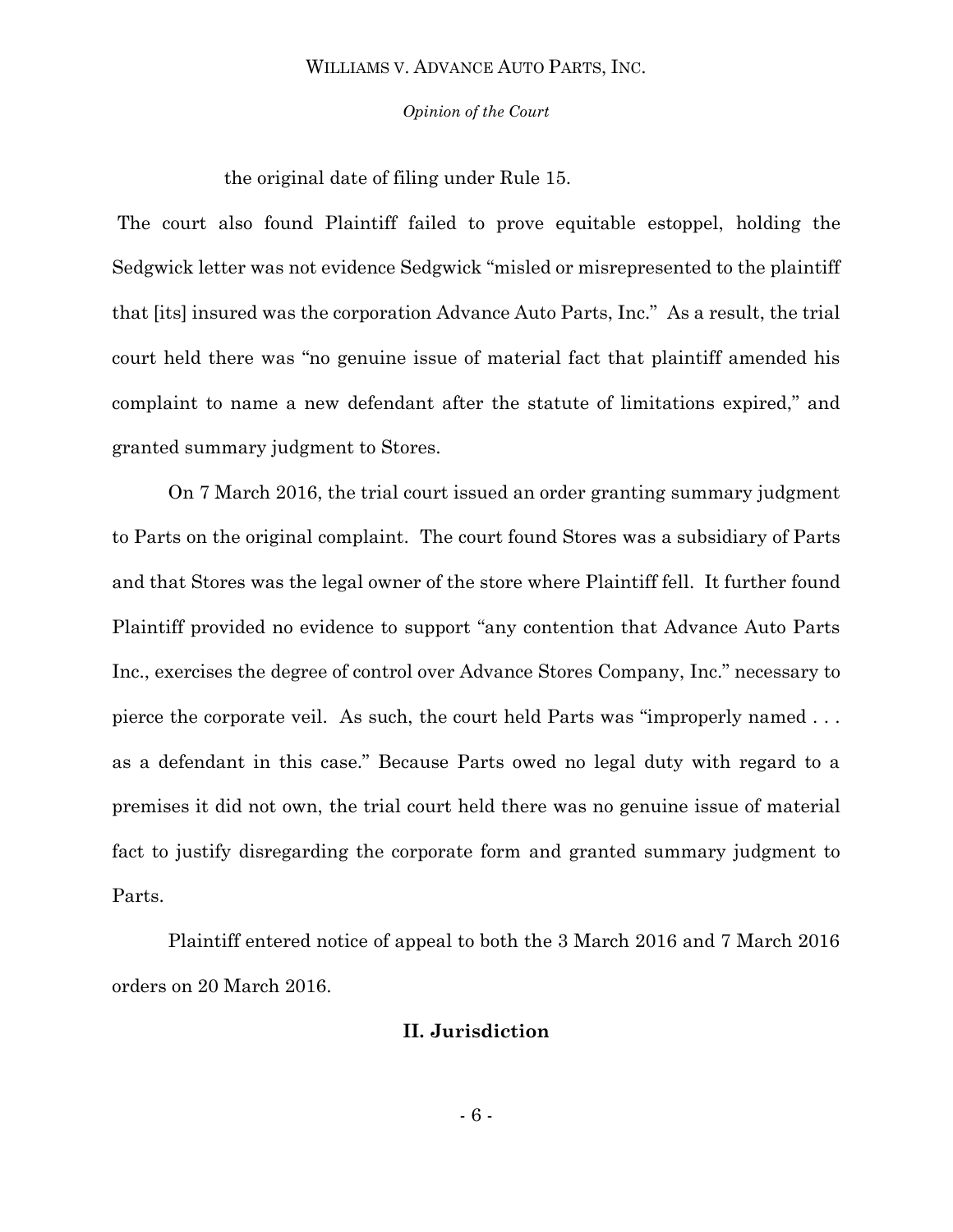### *Opinion of the Court*

Plaintiff appeals the trial court's 3 and 7 March 2016 orders granting summary judgment in favor of Stores and Parts, respectively. Because these orders are the final judgments of the superior court in a civil action, jurisdiction is proper in this court pursuant to N.C. Gen. Stat.  $\S$  7A-27(b)(1) (2015).

# **III. Standard of Review**

Although both Parts and Stores moved to dismiss the respective claims against them, "[a] Rule 12(b)(6) motion to dismiss for failure to state a claim is indeed converted to a Rule 56 motion for summary judgment when matters outside the pleadings are presented to and not excluded by the court." *Stanback v. Stanback*, 297 N.C. 181, 205, 254 S.E.2d 611, 627 (1979). Here, both Parts and Stores asked for summary judgment in the alternative to dismissal. Moreover, Parts, Stores, and Plaintiff each submitted memoranda of law and documentary evidence to the trial court, which the court used to render its rulings. As a result, we review the orders as grants of summary judgment.

Summary judgment is proper "if the pleadings, depositions, answers to interrogatories, and admissions on file, together with the affidavits, if any, show that there is no genuine issue as to any material fact and that any party is entitled to a judgment as a matter of law." N.C. Gen. Stat. § 1A-1, Rule 56(c) (2015).

A defendant may show he is entitled to summary judgment by "(1) proving that an essential element of the plaintiff's case is nonexistent, or (2) showing through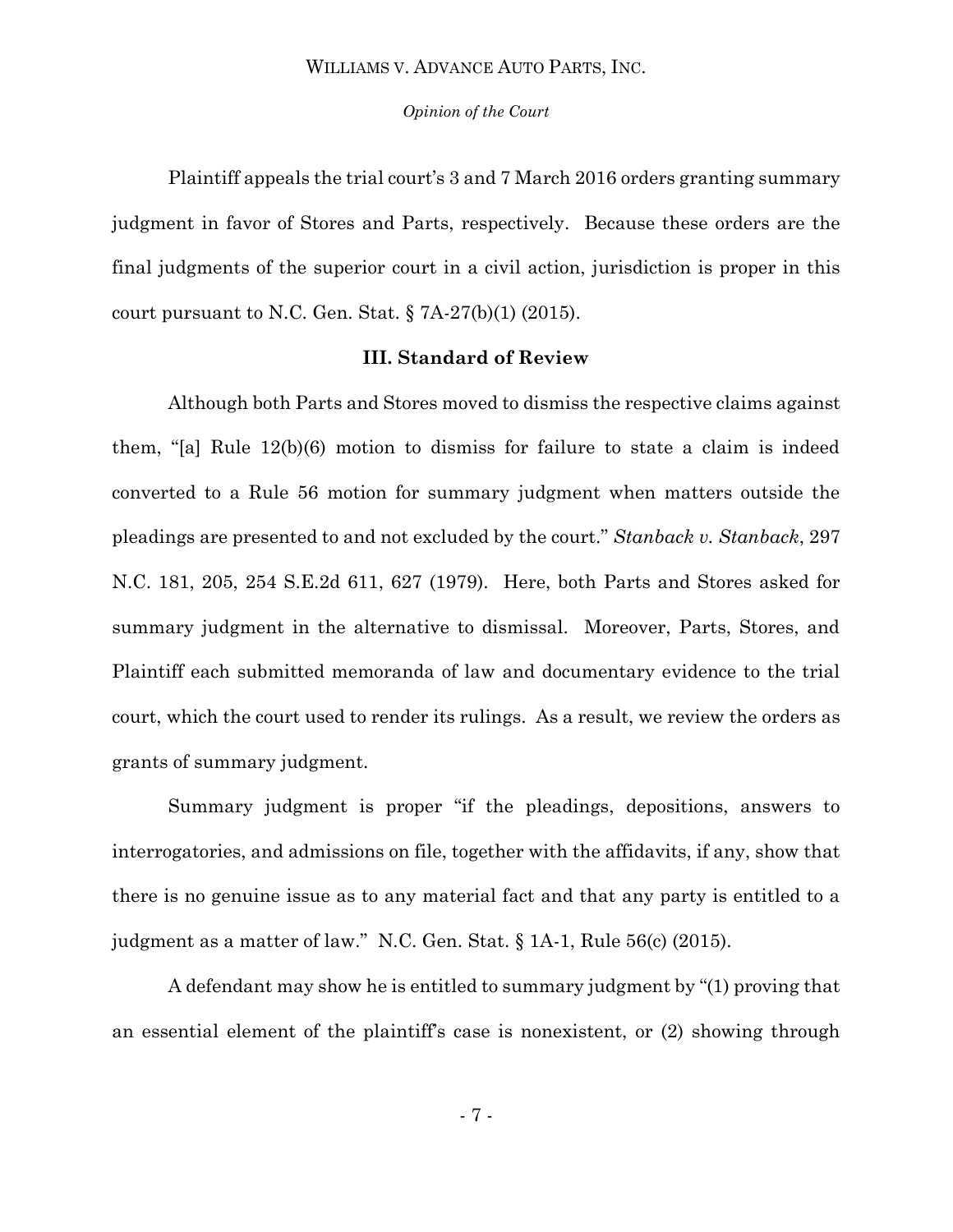#### *Opinion of the Court*

discovery that the plaintiff cannot produce evidence to support an essential element of his or her claim, or (3) showing the plaintiff cannot surmount an affirmative defense which would bar the claim." *Frank v. Funkhouser*, 169 N.C. App. 108, 113, 609 S.E.2d 788, 793 (2005) (internal quotation marks and citation omitted).

The court must review the record in the light most favorable to the non-movant and draw all inferences in the non-movant's favor. *Dobson v. Harris*, 352 N.C. 77, 83, 530 S.E.2d 829, 835 (2000). *See also Caldwell v. Deese*, 288 N.C. 375, 378, 218 S.E.2d 379, 381 (1975); *Norfolk & W. Ry. Co. v. Werner Indus.*, 286 N.C. 89, 98, 209 S.E.2d 734, 739 (1974).

This Court reviews the trial court's grant of summary judgment *de novo*. *In re Will of Jones*, 362 N.C. 569, 573, 669 S.E.2d 572, 576 (2008).

#### **IV. Analysis**

# **A. Amendment and Relation Back of the Complaint**

Plaintiff contends the trial court improperly granted summary judgment to both Parts and Stores because its amended complaint should have related back to the date of the original filing under Rule 15(c) of the North Carolina Rules of Civil Procedure. We disagree.

Plaintiff does not dispute the statute of limitations expired on his personal injury claim prior to the filing of the amended complaint. The statute of limitations is three years for personal injury cases. N.C. Gen. Stat. § 1-52(16) (2015). Because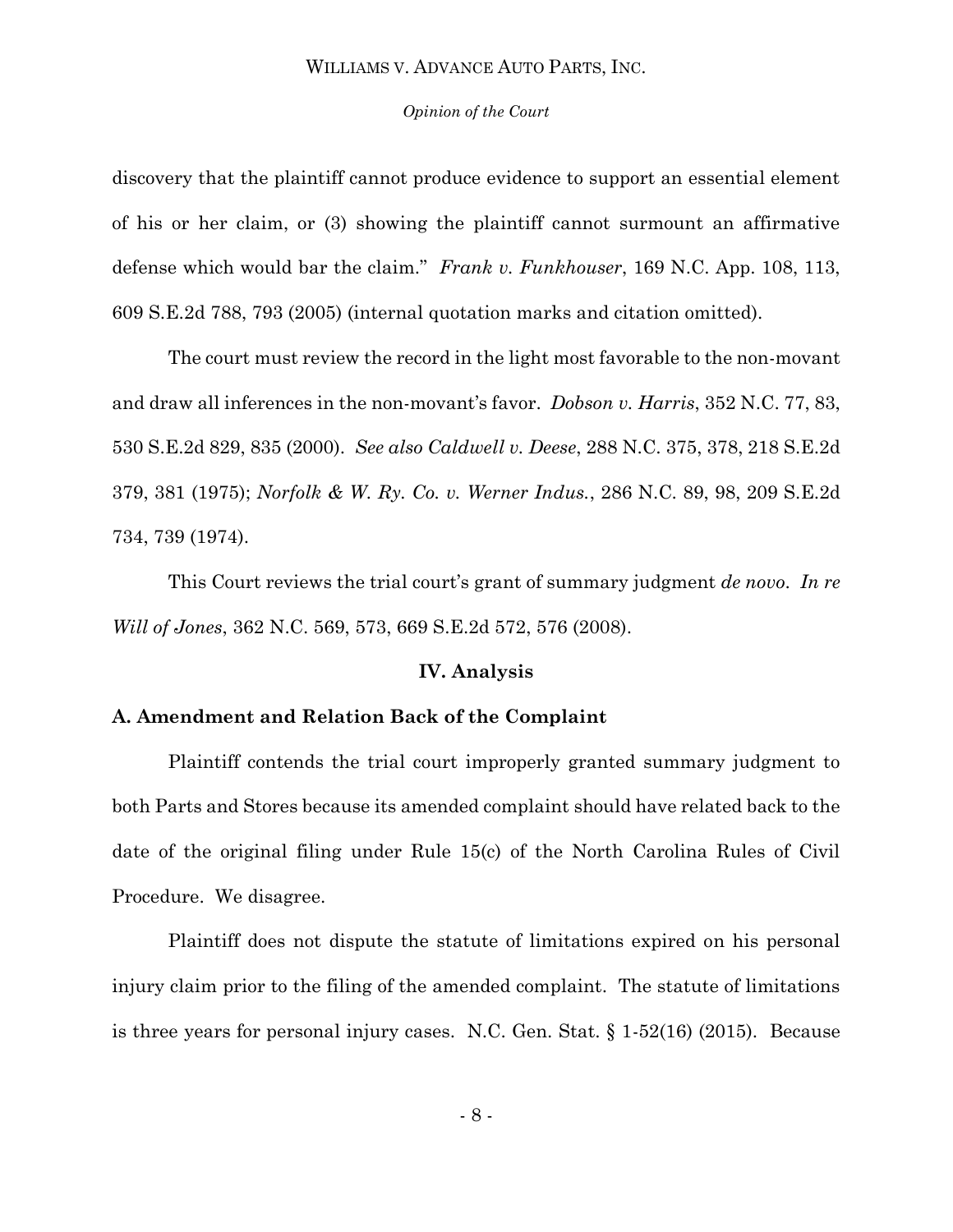### *Opinion of the Court*

Plaintiff was under no disability when the action accrued and no other exception applies, the statute of limitations was not tolled. *Accord* N.C. Gen. Stat. § 1-17 (2015). As a result, the statute of limitations on Plaintiff's claim expired on 30 October 2015, seven weeks before the amended complaint was filed.

Under the North Carolina Rules of Civil Procedure, a party may amend a pleading "once as a matter of course at any time before a responsive pleading is served[.]" N.C. Gen. Stat. § 1A-1, Rule 15(a) (2015). Amendment to substitute a party is within the scope of the rule, although doing so represents the creation of "a new and independent [cause] of action and cannot be permitted when the statute of limitations has run." *Callicut v. American Honda Motor Co.*, 37 N.C. App. 210, 212, 245 S.E.2d 558, 560 (1978) (quoting *Kerner v. Rockmill*, 111 F. Supp. 150, 151 (M.D. Pa. 1953)).

If the statute of limitations has expired in the interim between the filing and the amendment, a plaintiff may preserve his claim only if the amendment can be said to relate back to the date of the original claim under Rule 15(c):

> A claim asserted in an amended pleading is deemed to have been interposed at the time the claim in the original pleading was interposed, unless the original pleading does not give notice of the transactions, occurrences, or series of transactions or occurrences, to be proved pursuant to the amended pleading.

N.C. Gen. Stat. § 1A-1, Rule 15(c) (2015); *Franklin v. Winn Dixie Raleigh*, 117 N.C. App. 28, 38, 450 S.E.2d 24, 30 (1994), *aff'd per curiam*, 342 N.C. 404, 464 S.E.2d 46

- 9 -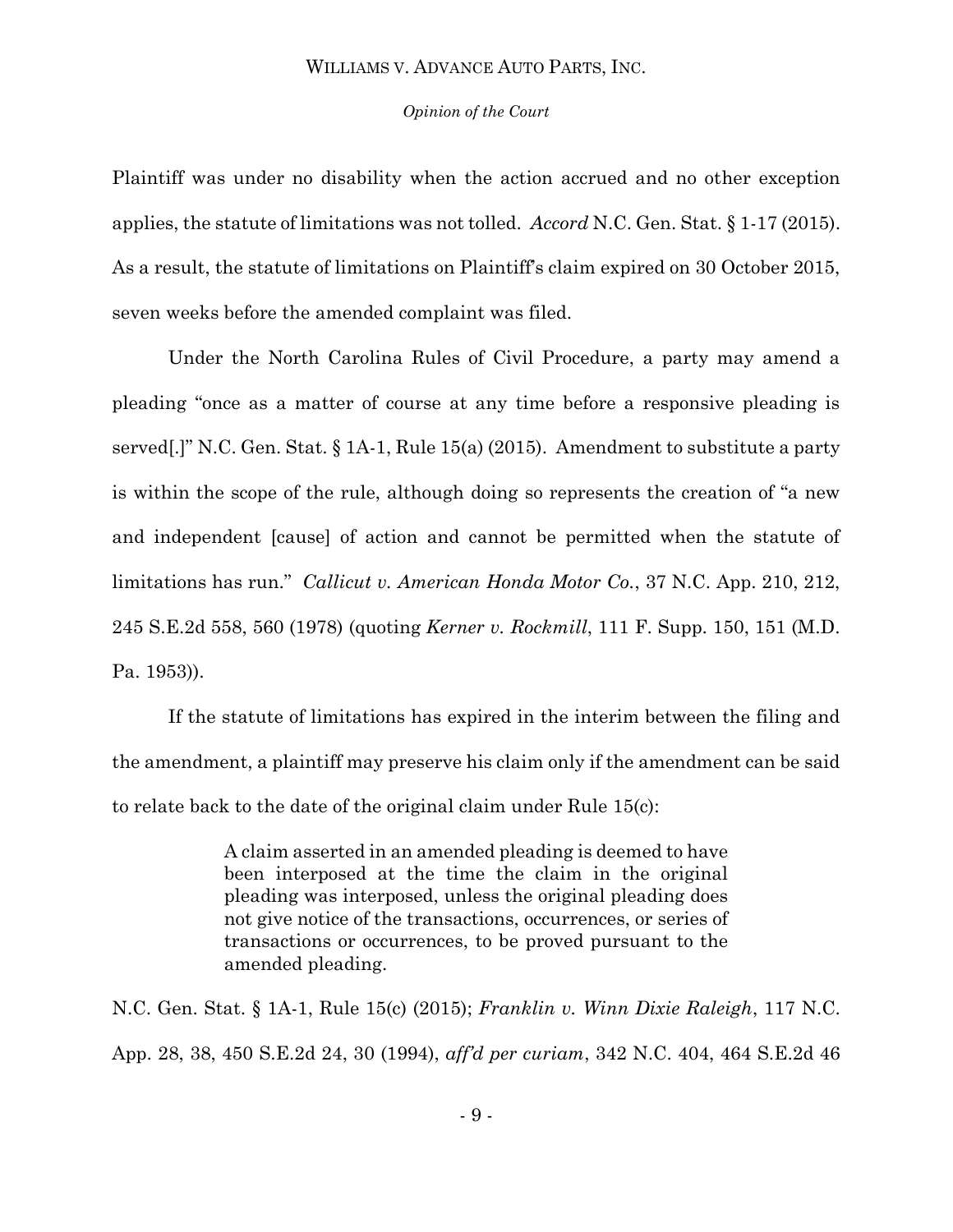#### *Opinion of the Court*

(1995). However, the plain language of Rule 15(c) makes clear the rule applies only to amendments to add claims, not parties. Our courts have repeatedly held that Rule 15(c) is "not authority for the relation back of a claim against a new party." *Crossman v. Moore*, 341 N.C. 185, 187, 459 S.E.2d 715, 716 (1995). *See also Brown v. Kindred Nursing Ctrs. East, LLC.*, 364 N.C. 76, 81, 692 S.E.2d 87, 91 (2010).

Nevertheless, the trial court possesses discretion to amend "any process or proof of service thereof 'unless it clearly appears that material prejudice would result to substantial rights of the party against whom the process issued.'" *Harris v. Maready*, 311 N.C. 536, 545-46, 319 S.E.2d 912, 918 (1984) (quoting N.C. Gen. Stat. § 1A-1, Rule 4(i) (2015). Thus, although time barred claims may not be amended under Rule 15(c) to add new parties, they may be amended in order to correct a misnomer in the "description of the party or parties actually served [with process]." *Maready*, 311 N.C. at 546-547, 319 S.E.2d at 919. *See also Pierce v. Johnson*, 154 N.C. App. 34, 39, 571 S.E.2d 661, 664-65 (2002); *Liss v. Seamark Foods*, 147 N.C. App. 281, 283-84, 555 S.E.2d 365, 367 (2001); *Piland v. Hertford County Bd. of Comm'rs*, 141 N.C. App. 293, 299, 539 S.E.2d 669, 673 (2000). A misnomer is a "mistake in name; giving an incorrect name to the person in accusation, indictment, pleading, deed, or other instrument." *Pierce*, 154 N.C. App. at 39, 571 S.E.2d at 665 (internal alterations omitted) (quoting BLACK'S LAW DICTIONARY 1000 (6th ed. 1990)). It is "technical in nature[.]" *Liss*, 147 N.C. App. at 285, 555 S.E.2d at 368.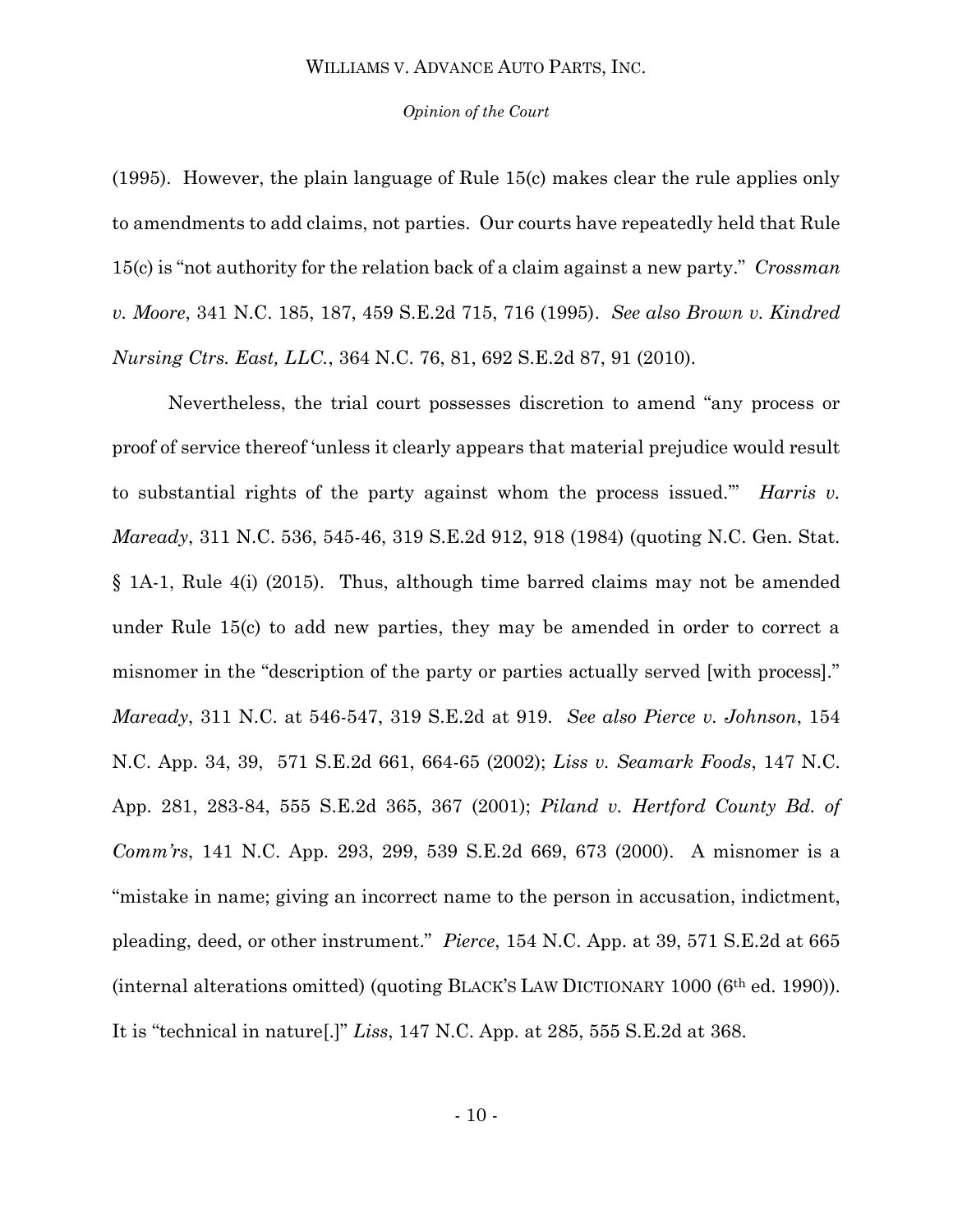### *Opinion of the Court*

This Court has generally distinguished between situations in which the plaintiff has used the wrong name of "one legal entity which uses two names," and situations in which the plaintiff attempts to "substitute one legal entity for another as defendant." *Liss*, 147 N.C. at 286, 555 S.E.2d at 369 (quoting *Tyson v. L'Eggs Products Inc.*, 84 N.C. App. 1, 6, 351 S.E.2d 834, 837 (1987)). The former may be corrected as a misnomer provided there is evidence the intended defendant was properly served and would not be prejudiced by the amendment. *Pierce*, 154 N.C. App. at 39, 571 S.E.2d at 665. The latter are barred even where the correct defendant may have received notice of the impending suit. *Piland*, 141 N.C. App. at 299-300, 539 S.E.2d at 673 (whether the new defendant received notice "is irrelevant under *Crossman's* analysis of the limited reach of Rule 15(c). [The plaintiff] sought to add a party, and such action is not authorized by the rule"). *See also Treadway v. Diez*, 209 N.C. App. 152, 157, 703 S.E.2d 832, 835 (Jackson, J., dissenting) ("[N]otice is immaterial with respect to the operation of amendments to pleadings pursuant to Rule 15(c)."), *rev'd per curiam per the dissent*, 365 N.C. 289, 715 S.E.2d 852 (2011).

In the instant case, the record establishes Plaintiff's amendment was an attempt to substitute one legal entity for another. The evidence before the trial court, even when construed in the light most favorable to Plaintiff, establishes Parts and Stores are separate corporations. Parts and Stores presented the court with the same three pieces of evidence: (1) Ms. Webster's affidavit stating Stores is a wholly owned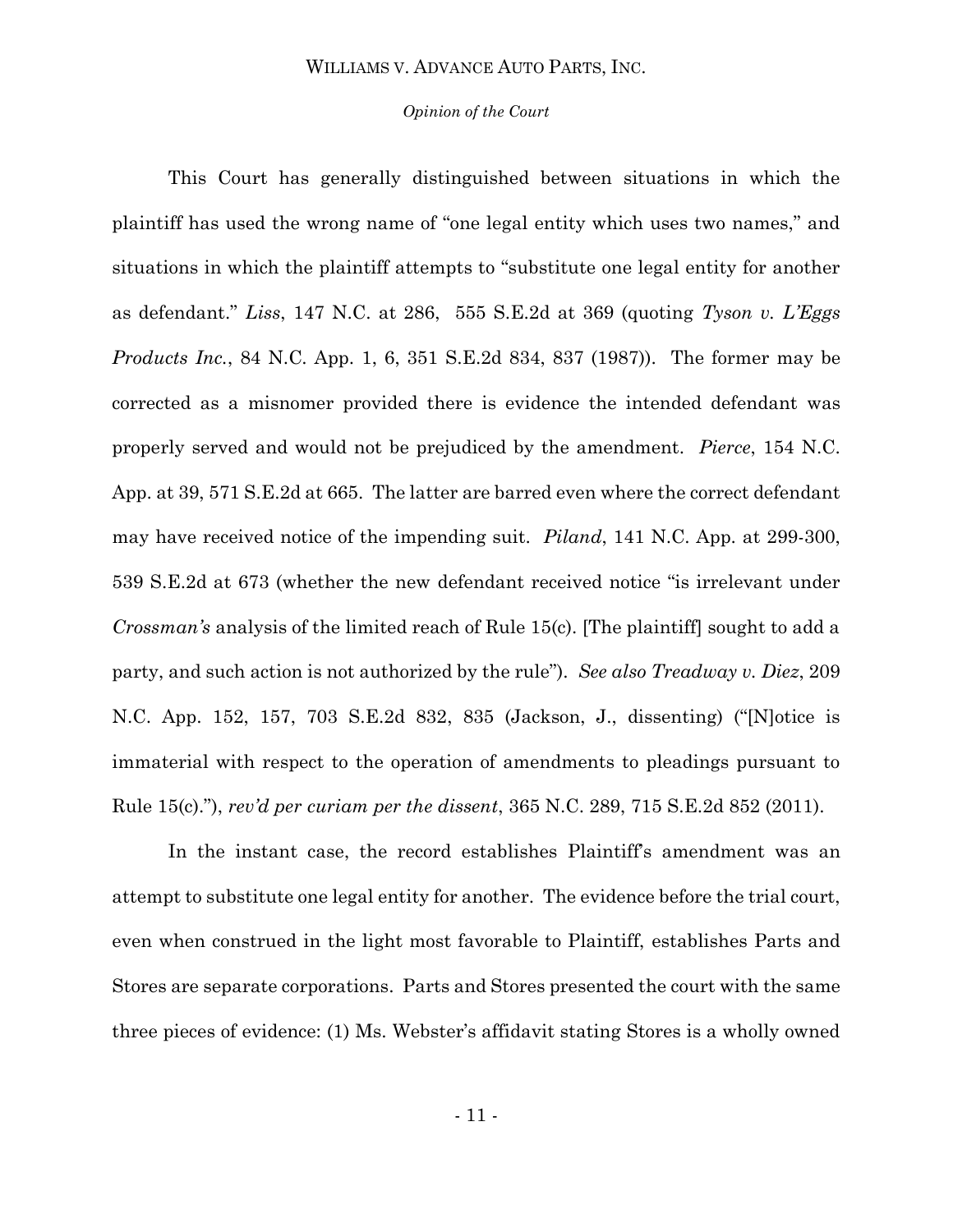### *Opinion of the Court*

subsidiary of Parts; (2) the Cumberland County deed establishing Stores as the owner of the store where Plaintiff was injured; and (3) the application for a certificate of authority showing Parts is a Delaware corporation. Plaintiff's evidence, consisting of his attorney's affidavit, the printout of results from the Secretary of State's website, and the Sedgwick letter, does not dispute the ownership of the store or the nature of the corporate relationship between Parts and Stores. It is probative only of the process by which Plaintiff came to name the wrong defendant in his original complaint.

While Plaintiff argues Stores was properly served and would suffer no prejudice from allowing the amendment to relate back, this analysis applies only when the evidence shows the complaint was amended to substitute the proper legal name of a single legal entity with multiple names. *Piland*, 141 N.C. App. at 300, 539 S.E.2d at 673. Here the record is clear; "[q]uite simply, plaintiff[] sued the wrong corporation." *Franklin*, 117 N.C. App. at 35, 450 S.E.2d at 28. Consequently, we hold the trial court properly concluded Plaintiff's amendment was not the correction of a mere misnomer, but an impermissible attempt to add a new defendant after the statute of limitations had expired.

# **B. Equitable Estoppel**

Plaintiff argues Stores should be estopped from invoking the statute of limitations defense because it negligently allowed Sedgwick to make an affirmative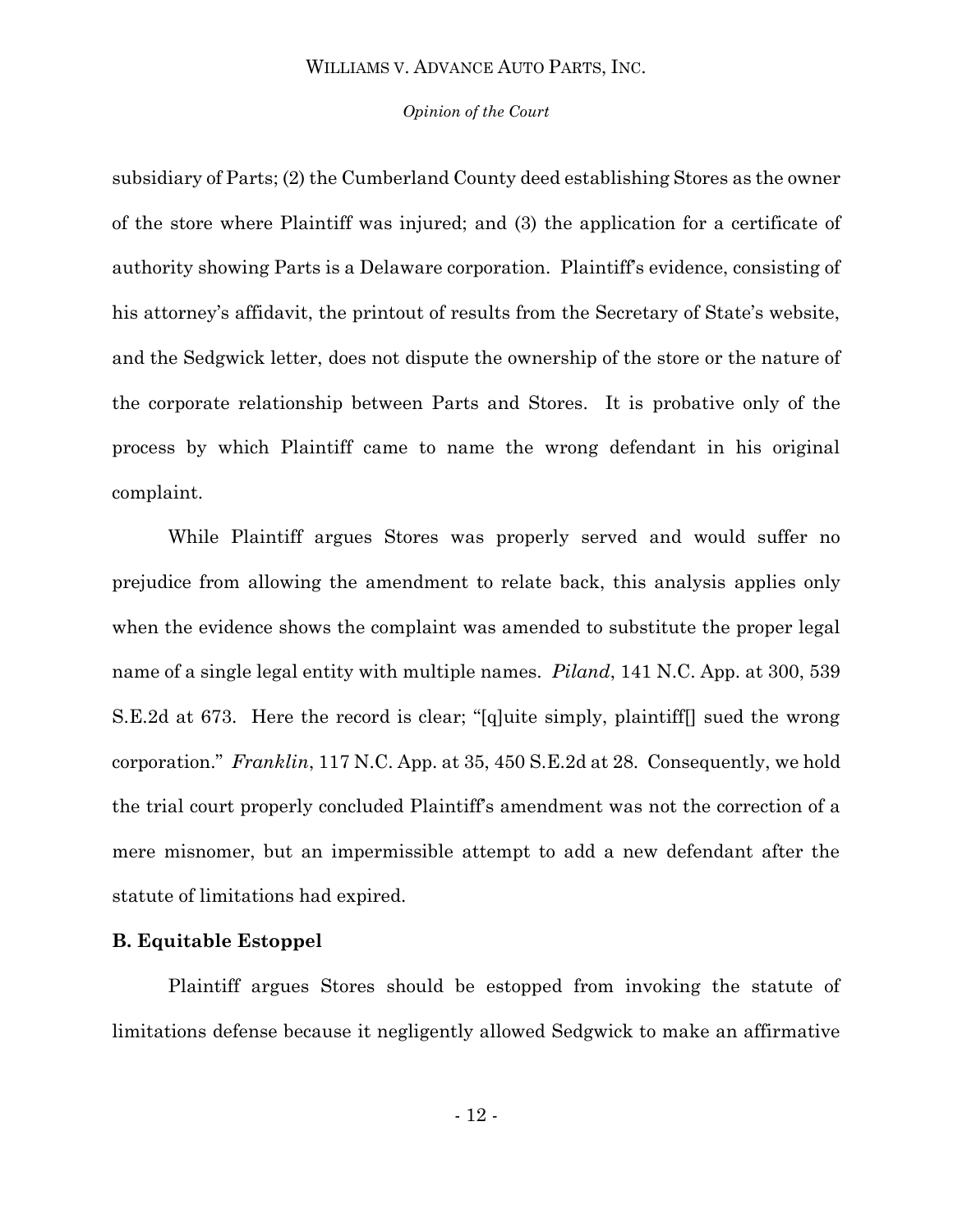*Opinion of the Court*

representation that Parts was legally responsible for the store in which Plaintiff was injured. We disagree.

Generally, equitable estoppel may be invoked to prevent a defendant from relying upon the statute of limitations as an affirmative defense. *Nowell v. Great Atlantic & Pacific Tea Co.*, 250 N.C. 575, 579, 18 S.E.2d 889, 891 (1959). The party seeking to invoke the doctrine must satisfy several essential elements:

> (1) conduct on the part of the party sought to be estopped which amounts to a false representation or concealment of material facts; (2) the intention that such conduct will be acted on by the other party; and (3) knowledge, actual or constructive, of the real facts. The party asserting the defense must have (1) a lack of knowledge and the means of knowledge as to the real facts in question; and (2) relied upon the conduct of the party sought to be estopped to his prejudice.

*Parker v. Thompson-Arthur Paving Co.*, 100 N.C. App. 367, 370, 396 S.E.2d 626, 628- 29 (1990). In satisfying these elements, the party asserting estoppel need not show the other party acted with bad faith, fraud, or intent to deceive. *Friedland v. Gales*, 131 N.C. App. 802, 807, 509 S.E.2d 793, 797 (1998). However, even where the other party has engaged in misrepresentation, the proponent must have exercised due diligence in attempting to discover the relevant facts or omissions. *Bailey v. Handee Hugo's, Inc.*, 173 N.C. App. 723, 727, 620 S.E.2d 312, 315 (2005).

Plaintiff cannot invoke equitable estoppel in this case. Plaintiff's lone piece of evidence supporting his claim, the Sedgwick letter, states only that Sedgwick is the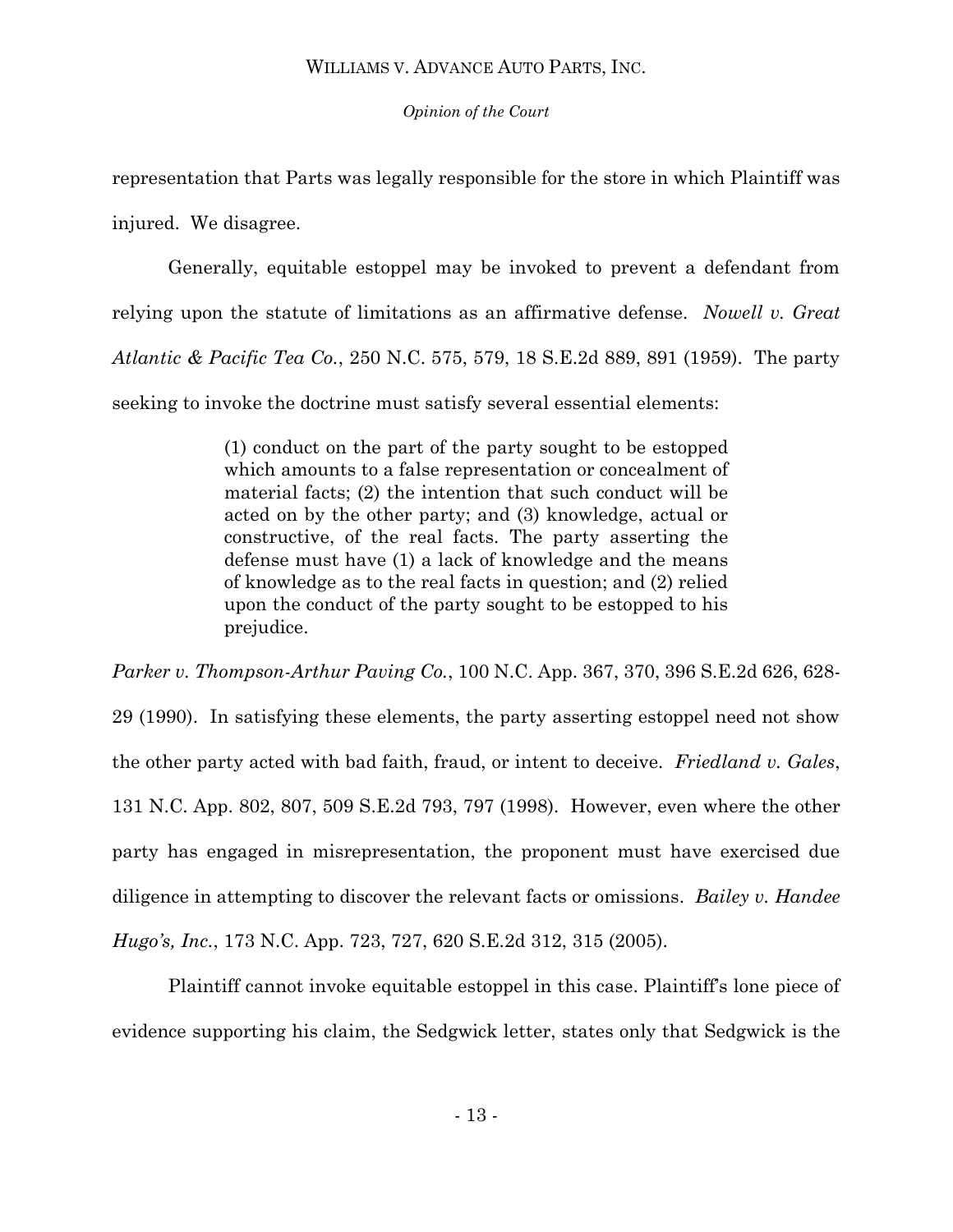### *Opinion of the Court*

third party claims administrator for "Advance Auto" or "Advance Auto Parts." Plaintiff brings no evidence to suggest that Sedgwick's intent was to cause Plaintiff to act on its representation. Nor does he show that Sedgwick had actual or constructive knowledge that the owner of the retail store in question was Stores.

Furthermore, Plaintiff cannot show he exercised due diligence in discovering the legal owner of the retail store where he was injured. The record shows Sedgwick sent its letter to Plaintiff on 25 November 2012, almost three years before Plaintiff filed his original complaint on 26 October 2015. In the interim, a deed was on file with the Cumberland County Register of Deeds identifying Stores as the true owner of the store where Plaintiff was injured. Although Plaintiff's examination of Advance Auto Parts' website and the Secretary of State's database proved insufficient to discover the legal owner of the store, "it is not an onerous burden for this Court to impose the task of a title search upon one filing suit." *Bailey*, 173 N.C. App. at 727, 620 S.E.2d at 316. Consequently, Plaintiff may not use equitable estoppel to prevent Stores from invoking the statute of limitations defense.

Plaintiff also argues he is entitled to relief because Stores failed to file a certificate of assumed name and because Stores is merely Parts' alter ego. The record shows Plaintiff brought neither of these theories before the trial court. Because a party "cannot swap horses between courts in order to obtain a better mount on